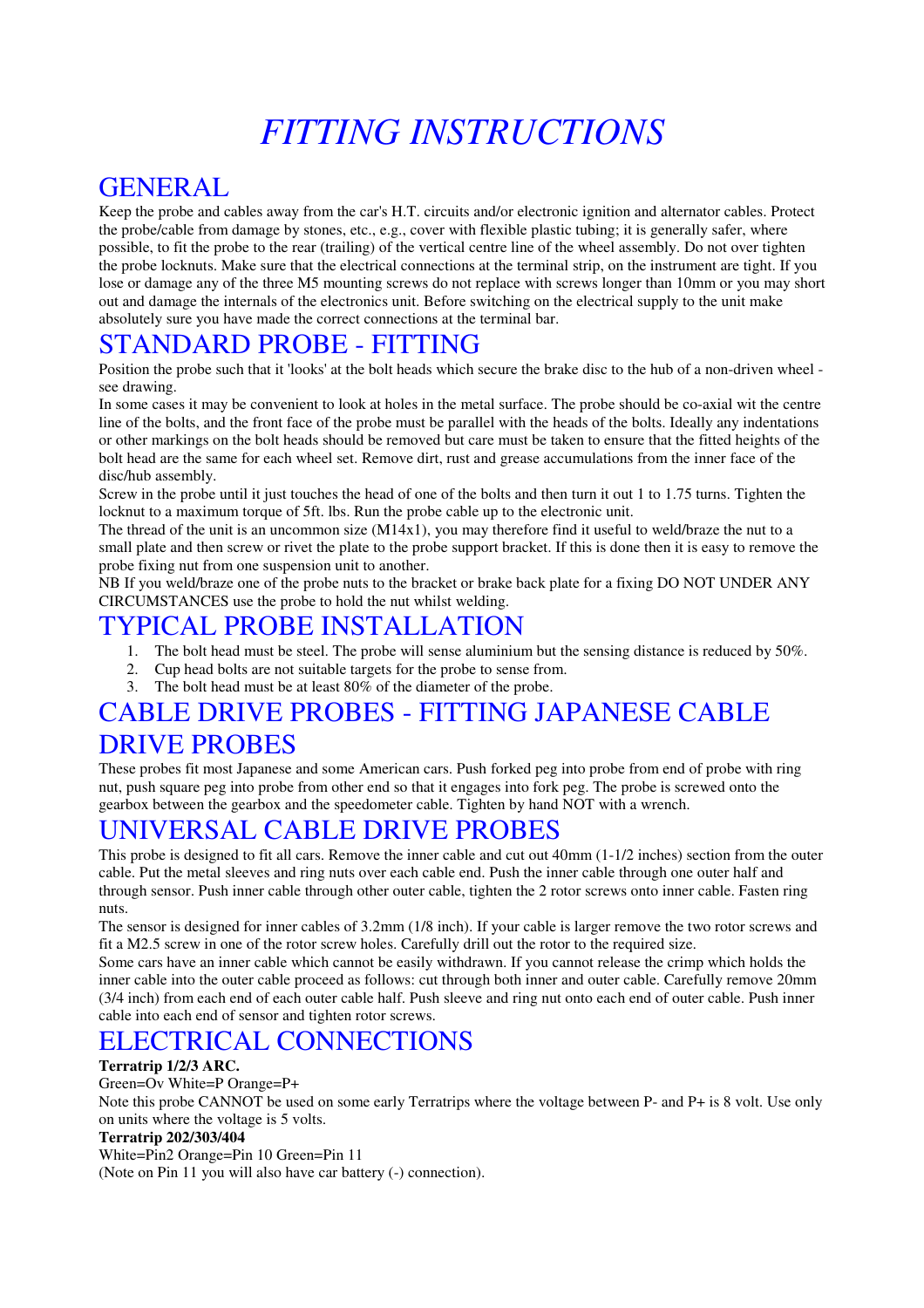#### **IMPORTANT NOTE**

The universal probe is not waterproof. Protect with fireproof and waterproof material if exposed to excess water. The probes should not be fitted close to exhaust system, engine block. Upper temperature limit 125 celcius.

### ELECTRONIC UNIT

The electrical supply to the electronic unit MUST be fused (at no more than 2 amps). Use a line fuse, using a separate 12V feed from the remainder of the car's electrics - from a permanently available supply, (e.g., NOT ignition switch controlled).

It is generally best to take the supply direct from the battery terminals (both positive and negative). You must fit a line fuse immediately after the positive battery terminal (negative if you have a positive earth system). As all units have their own on/off switch we suggest that you do not fit an on/off switch in the tripmeter supply.

**NOTE:** Terratrip 1 is suitable for negative earth systems only. Terratrip 202/303/404 are suitable for both negative and positive earth systems.

### ELECTRONICS ON/OFF

The electronics on/off switch on model T1 is marked I/O, I=on, O=off. On T202/T303/T404 the electronics on/off switch is on the upper right hand side of the unit. When the switch is 'up' the electronics are 'off' and when the switch is 'down' the electronics are 'on'.

### ADDITIONAL NOTES FOR USERS

The following notes are provided for your assistance. We suggest that you read the notes thoroughly before installing your instrument.

# *PROBES*

### Wheel Mounted Probes - Mounting

The most likely cause of failure of this type of probe is damage caused by stones or by the electrical cable being allowed to flex at the point where the cable enters the probe. This problem is easily overcome as follows: Get a rubber sheath of the type which are fitted on the ends of H.T. distributor leads. Put the sheath over the probe lead and push it over the end of the probe. The rubber sheath should be secured in position using plastic "Ty-Raps" (or similar from such manufacturers as Panduit, etc.).

We also recommend that you use a strong steel bracket, minimum thickness 3mm to hold the probe in position. Check the probe gap with the car' on the road'.

### Speedometer Cable Probes - Mounting

This type of probe should not be mounted where it is likely to be splashed with water nor should it be mounted such that the electrical connecting cable unavoidably passes along or over wiring looms, especially those which carry ignition and/or alternator control cables.

# *TESTING*

### Wheel Mounted Probes - Terratrip 1

Test the voltage across 'P-' and 'P+'. The voltage should be approximately 5 volt. Touch the end of the probe with a piece of metal, the probe voltage should rise by approximately 0.5 volts.

### Wheel Mounted Probes - T202/303/404

Test the voltage across 'P-' and 'P+'. The voltage should be approximately 8 volt. Touch the end of the probe with a piece of metal, the probe voltage should rise by approximately 1.0 volt.

### Speedometer Probes - All Models

Test the voltage across 'OV' and 'P+'; this should be approximately 5 volts. Test the voltage across 'OV' and 'P-'; the voltage should vary between approximately 0 volts and 0.45 volts when the speedometer cable is turned slowly. **CONCLUSIONS**

- If you have the correct probe voltage and the voltage rise then the probe is okay.
- If you have the voltage but not the voltage rise then the probe is faulty.
- If you have no voltage across the probe then the tripmeter is faulty.

#### **Note - Terratrip 1**

If you have two  $\overline{P}$  P+' terminals, one will be live when the 1/0/2 switch is at "1" and the other 'P+' terminal live when the 1/0/2 switch is at "2".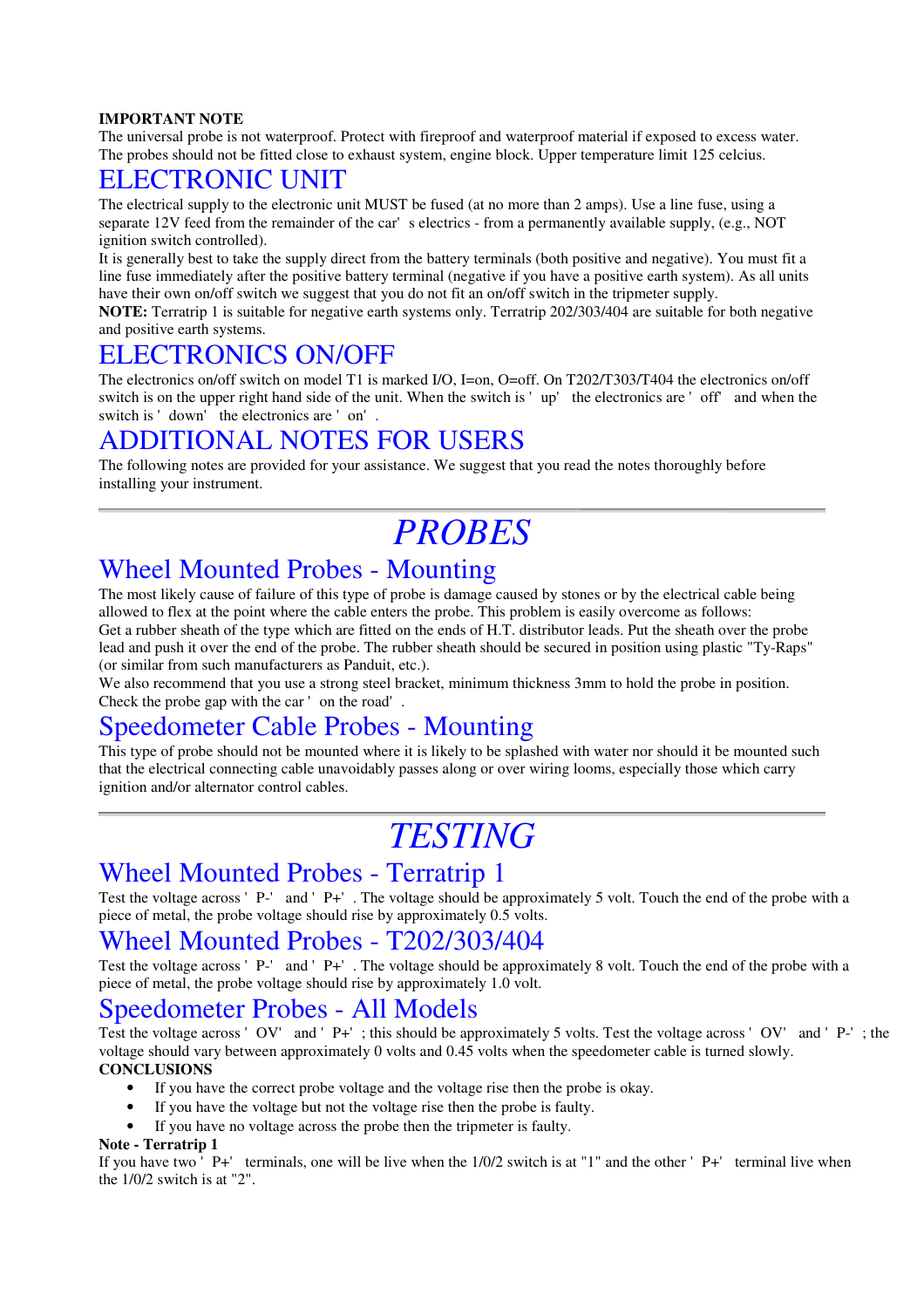# CABLE LENGTH

The length of probe may be shortened or lengthened to suit your application. It is best to adjust the cable length so that it is just long enough to reach the tripmeter. Loops of cable may pick up interference (see later section).

# DISPLAYS - CLEANING

From time to time the displays may become dusty. Clean the displays using an anti- static cleaner (e.g., record cleaner cloth). Never spray cleaner directly onto the displays - spray onto a lint-free cloth and use the now damp cloth to clean the displays.

# DISPLAYS - ILLUMINATION

The bulbs used for night time illumination of LCD displays are 14 volt wire ended. Bulbs of greater wattage must not be fitted otherwise permanent damage may be caused to the displays.

## INTERNAL RESERVE POWER (IRS)

The IRS is an integral and necessary part of the electronic system. The IRS must be kept in a charged state at all times. The following guidelines will be of assistance.

- a. Always switch off the tripmeter electronics using switch on the underside of tripmeter if the car battery is to be switched off for more than 20 minutes, e.g., when car in Parc Ferme for more than 24 hours or after a rally.
- b. The power supply can be taken direct from the car battery. If this is done then you must fit a 'line fuse' directly after the battery. Switch off the displays when the tripmeter is not in use for longer than 24 hours.
- c. If the IRS becomes completely discharged as it would become if the tripmeter were to be left on for more than one hour without the car battery supply being connected, the following operation must be carried out:
	- i. Connect the tripmeter to a 12 volt car battery and leave displays of tripmeter on for at least 2 hours.
	- ii. Disconnect car battery from tripmeter and as soon as the displays start to fade or disappear switch off the tripmeter electronics using the electronics on/off switch.
	- iii. Reconnect car battery to tripmeter.
	- iv. Repeat steps (i), (ii), (iii) until IRS will keep tripmeter displays operating for at least 1-1/2 minutes. The tripmeter may now be left connected to the car battery for 24 hours to fully recharge the IRS.

#### **Note**

- 1. The number of times taken to complete the above will be greatly reduced if the car battery is connected to a battery charger.
- 2. The charge/discharge operations detailed above are not necessary when the IRS is used under normal conditions, i.e., to support the tripmeter when changing the car battery. In this case the IRS will automatically recharge properly as long as it has not been allowed to completely discharge (i.e., to zero volts).
- 3. The IRS is a Nickel Cadmium re-chargeable battery (Berec SB 1166 or equivalent). No other type of battery may be used or serious damage may occur.

### INSTRUMENT MALFUNCTIONS

If your instrument malfunctions you can be 99.99% sure that the problem is caused by interference, only rarely is the instrument at fault. It is our experience that the usual cause of interference is spark plug leads and ignition coil/distributor lead. In cases of persistent interference we strongly recommend that you use Lucas 'Speedlead' for the plug and distributor/ignition coil leads. If you cannot get the leads locally, contact Lucas Competitions Department. Telephone 021 236 5050. Most times though you can cure interference problems by careful installation. **Interference manifests itself as follows:**

### 1. Distance displays count when car stationary with the engine running.\*

- 
- 2. Distance displays show different reading to each other.\*
- 3. Displays freeze and tripmeter controls have no effect.\* 4. Displays freeze and show incomplete numbers.\*
- 5. Tripmeter zeroes or malfunctions when car 'yumps' but tapping case of tripmeter when car stationary does not make instrument malfunction.\*
- 6. Displays 'flash' occasionally.

\* In these cases the only way to get the displays to operate properly is to switch off the electronics and wait for 5-10 seconds before switching electronics on. If the displays are left on when they are 'frozen' then the optics will be permanently damaged. The displays can be replaced but this is not a warranty claim, i.e., we will make a charge for the work.

#### **Areas of interference may be:**

Ignition circuits, alternator circuits, fuel pumps, relays, windshield motors, fan motors, etc.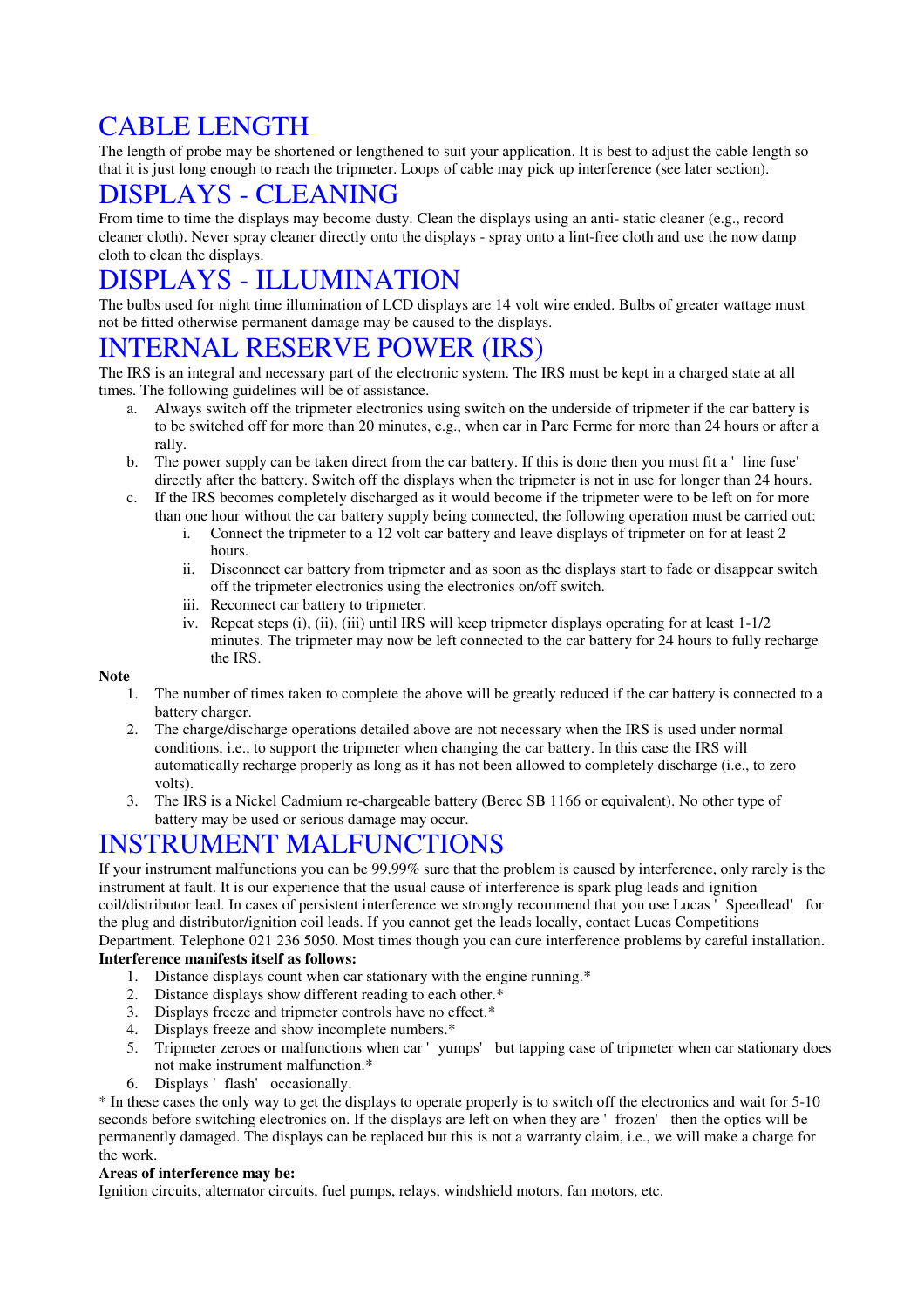#### **We have found the following installation to be successful:**

Power cable:

- a. For rear mounted car battery, run power cable through bulkhead, avoiding all electrical apparatus and looms, up to the roll cage, along top of roll cage, down the windscreen pillar section of roll cage, along the front of the dashboard (not behind where it may pick up interference from other wiring looms) and then straight into tripmeter.
- b. For front mounted batteries run cable either towards front of car, or straight through inner wing. In both cases now run cable inside wheel arch (protect cable with plastic tubing), through panel between outer wing and doorpost, through or round door post, along front of dashboard and straight into tripmeter.

**Note:** A line fuse must be used immediately after the battery.

#### Probe cables:

Pass nearside (kerbside) probe lead from wheel into inner wing. Then follow route as per Power Cable (b) route. Pass offside probe lead either forward and then across front of car to join up with nearside probe lead or along wheel arch through small panel between outer wing and door post, through or round door post along top of dashboard and then straight into tripmeter.

The principles of the above are:

- a. Avoid all other wiring looms and electrical equipment inside car and behind dashboard.
- b. Avoid running tripmeter cables through engine compartment.

c. Keep all cables neat and tidy and cut off any excess cable.

Interference may be transmitted into the instrument via:

- Remote Zeroing Unit 1st Suspect
- Power Cable(s) 2nd Suspect
- Power Feed 3rd Suspect

To identify the cause of interference:

- a. Remove RZU interference ceased? If yes, re-route RZU cable. If not, see (b).
- b. Remove probe lead(s) has interference ceased? If yes, re-connect one probe and see if interference reoccurs, re-route cable. Disconnect probe and connect other probe. If interference re-occurs re-route cable.
- c. If interference is not cured by (a) or (b) re-route power cable and/or fit one microfarad capacitor across +12v and 0v terminals.

In rare cases it may be necessary to fit screened (shielded) cable for the probe and power leads. You should use 2 core cable. Cut probe cable about 2 inches (50mm) from the probe and joint on the screen cable; the joints must be soldered and adequately insulated. The screens of the cable should be earthed at only one end of each cable; this may be done by joining the screens of probe(s) and power cables at the tripmeter and insulate the joint. The screen of the power cable is then earthed at the car battery negative terminal or where the earth strap from the battery is connected to the car body.

That is the bad news. The good news is that the majority of installations do not suffer from interference. When you install your instrument we recommend that you put in your cables on a temporary basis and do a proper final installation when you are satisfied that the tripmeter works properly.

You are always welcome to write, telephone or telex for advice. UK customers are welcome, subject to prior appointment, to come to our premises for assistance should they so wish.

# *OPERATING INSTRUCTIONS* CALIBRATION - SETTING NUMBER

#### **Terratrip 1**

Set CAL switch to CAL, display shows C100. Press F and S to adjust hundreds, F to adjust tens, S to adjust units. **Terratrip 202/303/404**

Press CAL (CAL1 on T404). Distance displays shows CAL and a 4 digit number with one digit flashing. The flashing digit can be adjusted by pressing  $S(S+$  or S- on T404). Press F and the next digit can be adjusted, again press S if you want to adjust the flashing digit. Continue to press F and then S until the Calibration Number is set to the number you require. Note that when the Calibration Number is being shown there will always be one digit flashing. To get out of Calibration Mode press CAL (T202), DIS (T303), CAL1 (T404). The Distance Displays will now show distance.

**NOTE:** With T404 you can store 2 Calibration Numbers (e.g., one for tarmac tyres and the other for loose surface tyres). To set the second Calibration Number press CAL2 and then proceed as above.

#### **CHANGING CALIBRATION No.1 TO CALIBRATION No.2 AND VICE VERSA-T404 ONLY**

The T404 can store 2 Calibration Numbers. To change from CAL1 to CAL2: press CAL2, the Distance Displays will now show the Calibration Numbers in memory No.2. Press CAL2 again and the Distance Displays will return to showing distance. The distance will now be calculated using Calibration No.2. Vice versa for changing from Calibration No.2 to Calibration No.1.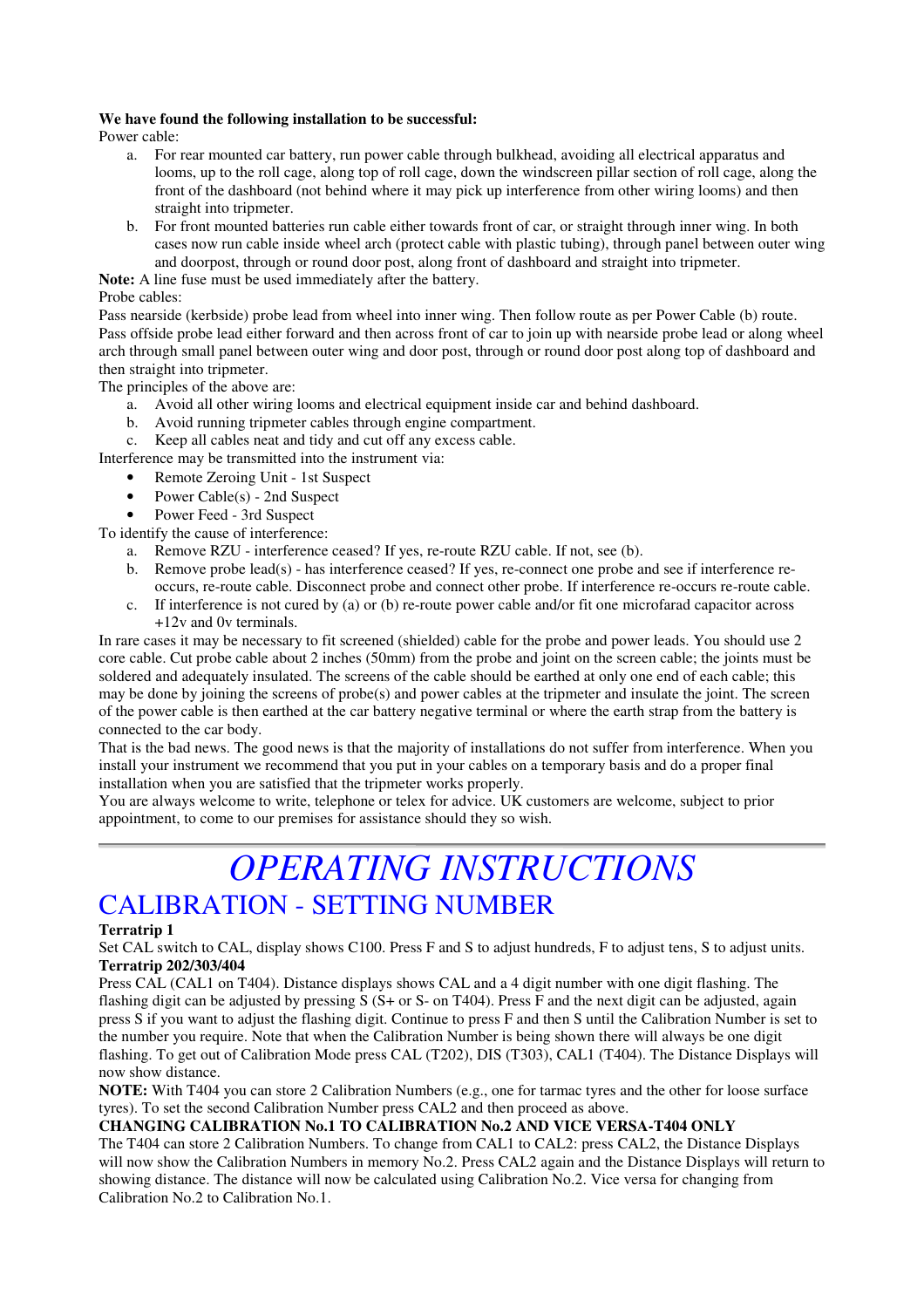**NOTE:** If you are using Calibration No.1 but you need to amend Calibration No.2 proceed as follows: Press CAL2. You may now amend Calibration No.2. When you have amended Calibration No.2, press CAL1 twice. While you have been amending Calibration No.2 the distance has been calculated using Calibration No.1. Vice versa for using Calibration No.2 and you wanting to amend Calibration No.1.

The calibration is stored when the unit is switched off, and restored when the unit is switched on. If errors are detected in the calibration when the unit is switched on the displays will show CAL1000. Corruption of the calibration will incur if the internal battery becomes discharged or is removed. With the internal battery fully charged the calibration number will be held for approximately 1000 hours. If the instrument is left connected to the car battery (even if the displays are switched off) the calibration number will be held for as long as the voltage of the car battery remains above 8 volts.

# CALIBRATION NUMBER - CALCULATION

#### **Terratrip 1**

Set calibration to 10% of number of pulses probe gives per mile (for mileage readout) or per kilometre (for kilometre readout).

#### **Terratrip 202 and 303**

Set Calibration Number to number of pulses probe gives per mile (for mileage readout) or per kilometre (for kilometre readout).

#### **ALL MODELS**

Set the Calibration Number to 100 (T1), or 0100 (T202/303/404). Exit from Calibration Mode so that displays are now showing Distance. Start with the Distance Displays at zero and run the car over a distance of 1 mile (1 kilometre if you want kilometres displayed). At the end of the run make a note of the number in the Interval Distance Display. Set the tripmeter to Calibration Mode and set the Calibration Number to the same number as was shown on the Interval Distance Display at the end of 1 mile (or 1 kilometre). Exit from Calibration Mode. The instrument is now calibrated.

### DISTANCE SECTION CONTROLS

#### **Terratrip 1**

Press ZERO to zero display. Switch +/- makes display count up or down. Switch 1/0/2 selects which probe is to be used for distance sensing. The centre position of the switch, marked 0, cuts out both probes.

To adjust the Distance Display press S to adjust the hundredths, F to adjust the tenths, F and S to adjust the units. **Terratrip 202/303/404**

- Press DIS (303 only). Total display shows 5 digits 000.00 on 303 and 404 and 00.00 on 202 model. Interval shows 00.00. Press 1, Probe 1 selected. Press 2, Probe 2 selected. Press 0, Probes disconnected. Press (-), Displays count down. Upper display shows flashing colon (:) on 202 model and minus (-) on 303/404.
- Press (+), Display count up. Press upper CLR (Zt on 404) for 4 seconds, Total zeros.
- Press CLR (Zi on 404), Interval clears immediately.
- Press FRZ. On 202 model colon (:) is shown without flashing; on 303 and 404 upper display shows F. Both distance displays freeze. Internally Total carries on counting and Interval resets to zero and starts to count again, on 404 Stopwatch freezes, is internally zeroed and restarts. In TSD mode (303 models only) pressing FRZ will freeze both displays, internally both Stopwatch and Interval reset to zero and then start counting again. Press FRZ again and displays count normally.

### TSD MODE- 303 Model Only

Press TSD, upper display shows Stopwatch, lower display shows Internal distance. In TSD mode pressing FRZ will freeze both displays, internally both Stopwatch and Interval reset to zero and then start counting again. Press FRZ and displays count normally.

The unit normally Shows Stopwatch + Interval Distance in TSD mode. To change to Time of Day + Interval Distance press TSD for 4 seconds. The Time of Day is operated by pressing the upper CLR - the sequence of operation of Time of Day is: run/freeze/rejoin/freeze/rejoin. To revert to Stopwatch + Interval Distance press TSD for 4 seconds.

# MANUAL SETTING OF TOTAL DISTANCE

#### **Terratrip 1**

Press S to adjust hundredths, F to adjust tenths and  $F + S$  to adjust units.

#### **Terratrip 202/303/404**

Press F and the least significant digit will flash. Press S and the flashing digit advances one count. After one second the display counts automatically if S is still being pressed. Press F again and the next digit will flash and can be set. The hundredths of miles/kilometres, model 303 only, cannot be advanced by the above technique. To stop displays flashing press F.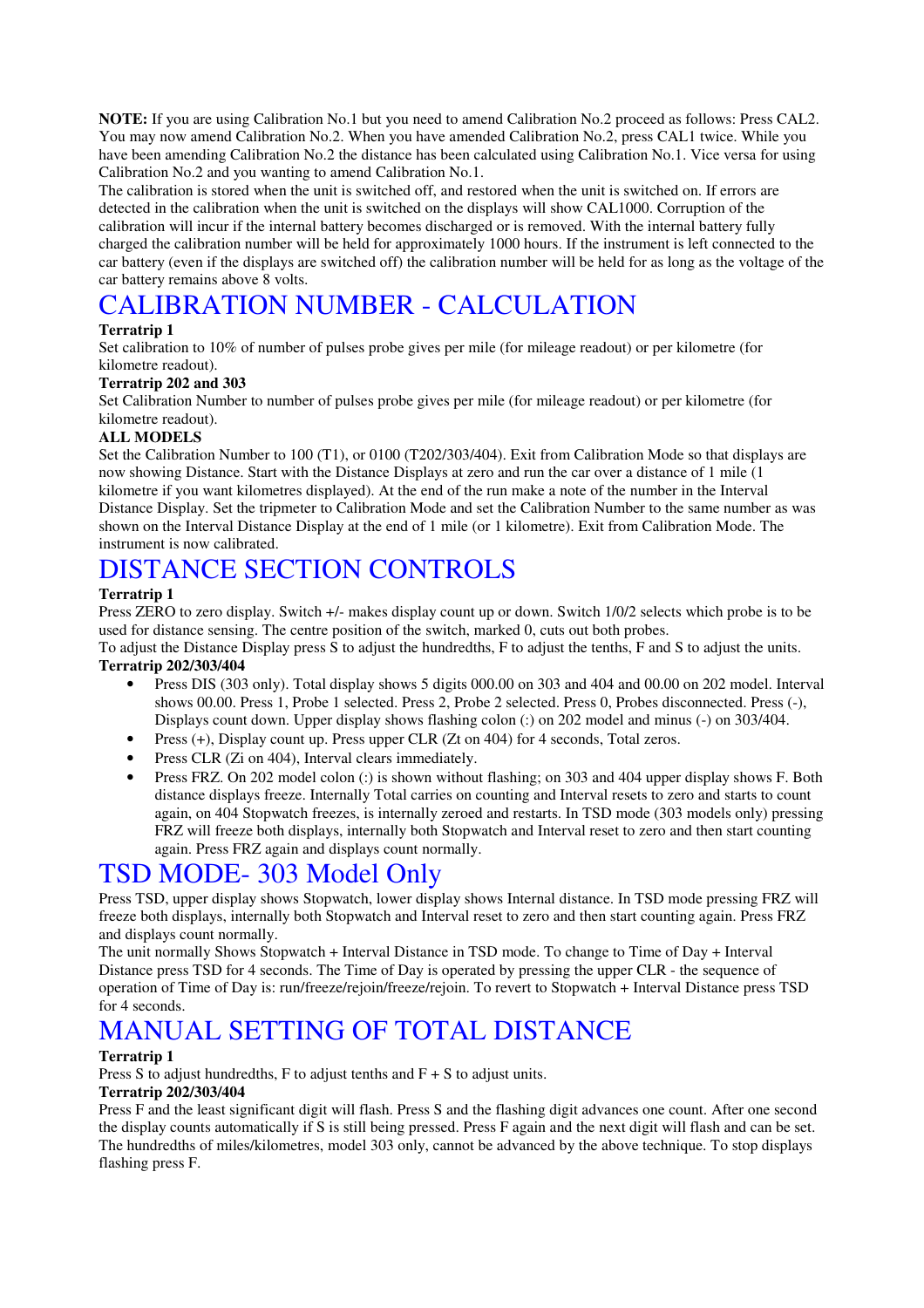# SETTING DISTANCE ALARM - T404 Only

Press Zi for 4 seconds, the distance displays will change to show AL and 000.00, with one digit flashing. Press S-or S+ to adjust this digit. Press F to make next digit flash, press S- or S+ to adjust this digit. Continue to press F then Sor S+ until the setting is complete and the displays stop flashing. The alarm will sound at the set distance and the lower display will show AL. To stop alarm, press F.

### TIME MODE

#### **Terratrip 303**

To set time of day press upper CLR for 4 seconds. Seconds flash. Press S to zero seconds. Press CLR again, Minutes flash. Press S to adjust minutes. Press F to adjust tens of minutes. Press CLR again, Hours flash. Press S to adjust hours. If you press F the hours will advance 12 hours. Press CLR again, Time stops flashing.

#### **Terratrip 404**

To set the time of day start with the left hand displays showing Time of Day and Stopwatch, Press Sw for 4 seconds, the seconds will then flash. Press S- or S+ to zero seconds. Press Sw and minutes will flash. Press S- or S+ to adjust unit minutes, press F to adjust tens of minutes. Press Sw and hours will flash, Press S- or S+ or F to adjust hours. Press Sw and displays will stop flashing.

### SETTING TIME ALARM - T404 Only

To display alarm time press T/Sp for 4 seconds (the lower timing display will show AL, the upper display will show 00:00:00). Set the minutes using S-, S, F. Press Sw and hours will flash. Press S-, S+, F to adjust hours. Press Sw to return to normal time. When the alarm sounds the lower left hand display will show AL. The alarm is switched off by pressing F.

## STOPWATCH

The 404 has two stopwatch modes - see table below. The Terratrip 303 is permanently in 'Continental' mode. The stopwatch is controlled by lower CLR on 303 model and SW on 404 model.

On the 404 the stopwatch and average speed have two control sequences which can be selected by an internal switch (see later).

#### **UK TARGET TIMING**

| SW pressed                       | 1      | $\mathfrak{D}$          | 3                    |       |   |  |  |  |
|----------------------------------|--------|-------------------------|----------------------|-------|---|--|--|--|
| Stopwatch                        | Starts | Stop                    | Zeroed               |       |   |  |  |  |
| Time of Day                      | Runs   | Frozen                  | Rejoins<br>real time |       |   |  |  |  |
| Av. Speed                        | Runs   | Zeroed and<br>restarted | Runs                 |       |   |  |  |  |
| <b>CONTINENTAL TARGET TIMING</b> |        |                         |                      |       |   |  |  |  |
| SW pressed                       | 1      | $\overline{2}$          | 3                    | 4     | 5 |  |  |  |
| Stopwatch<br>Zeroed              | Starts | Frozen                  | Rejoins              | Stops |   |  |  |  |
| $-1$                             |        |                         | — <u>—</u>           |       |   |  |  |  |

| Time     | Runs                    | Frozen | Rejoins   | Frozen |      |
|----------|-------------------------|--------|-----------|--------|------|
| Rejoins  |                         |        |           |        |      |
|          |                         |        | real time |        | real |
| time     |                         |        |           |        |      |
| Av.Speed | Zeroed and<br>Restarted | Runs   | Runs      | Runs   | Runs |

### SPEED/AVERAGE SPEED - T404 Only

When T/Sp is operated the two time displays will show speed and average speed. When retracing the route after taking a wrong turn you should press (-) when you turn around, to correct the Distance Displays. If this is done then the average speed is automatically reduced so that when you regain the correct route the average speed display is correct.

**NOTE:** The point from which the Average speed is started is controlled by the stopwatch mode or Zav.